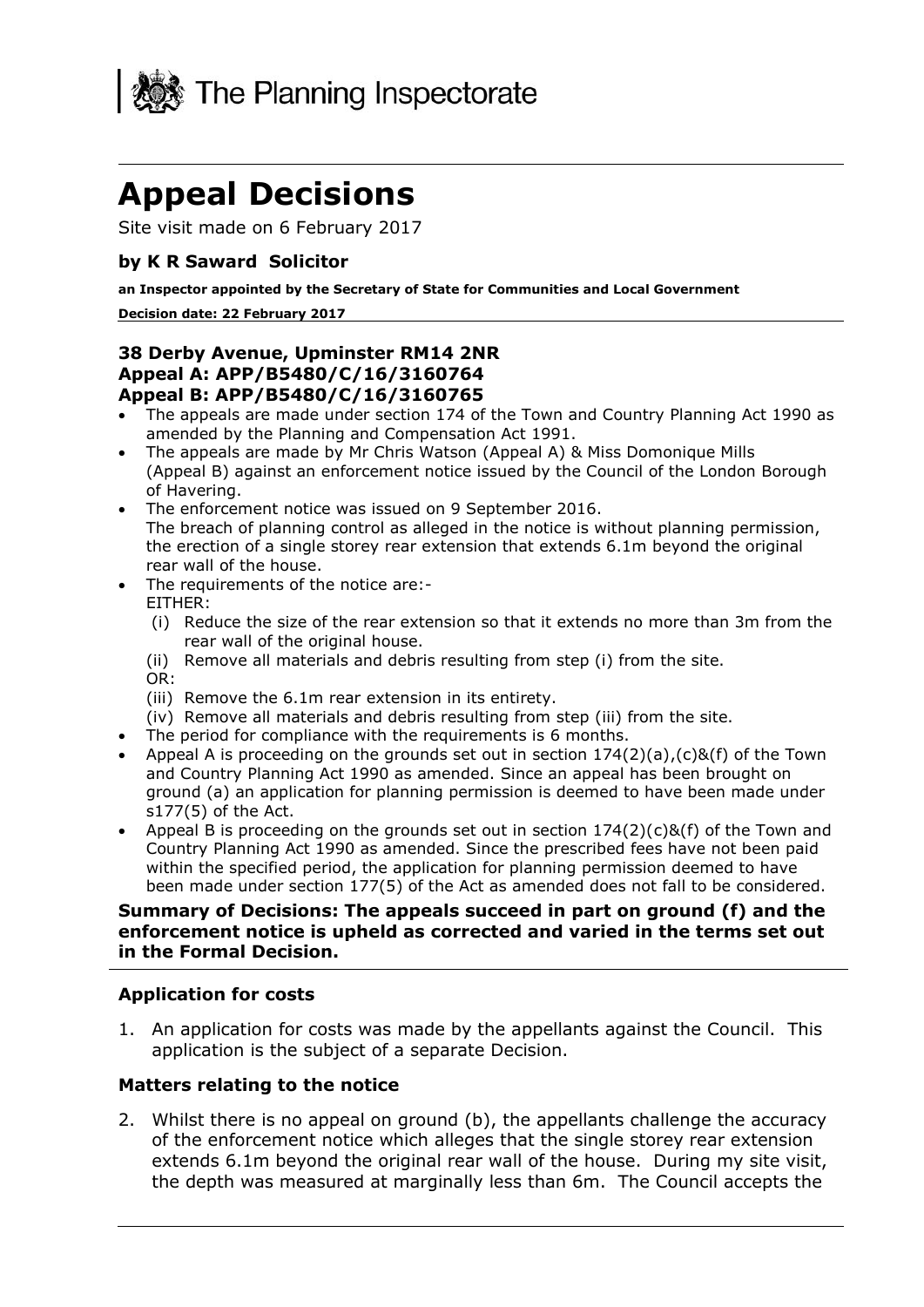error and that the notice is incorrect as drafted. It is clear from the Council's Appeal Statement that its concerns are not limited to the depth of the extension, but also include the height. It is evident that the appellants were aware of those concerns from the arguments raised in their grounds of appeal. identified how injustice may be caused. There was no need for the allegation to specify the dimensions of the extension. Given the full representations made by the appellants, I am satisfied that the notice can be corrected without injustice to either party by simply referring to "a single storey rear extension". Whilst the appellants object to any correction of the notice, they have not

 3. In its reasons for issuing the notice the Council has listed Policy DC33 of its Core Strategy and Development Control Policies Development Plan Document (DPD), 2008 and Policy 6.13 of the London Plan, 2015. Both policies concern submissions. The relevance of these policies is therefore unclear and I have disregarded them in my consideration of the appeal. car parking standards, no mention of which is made in the Council's

# **Appeals A & B - ground (c)**

- 4. The appeal on this ground is that the matters alleged in the notice do not constitute a breach of planning control. The burden of proof is firmly on the appellants to demonstrate that the single storey rear extension attacked by the notice constitutes permitted development, as claimed.
- 5. The appeal property is a semi-detached bungalow on a plot which slopes downwards from the end of the rear garden towards its highway frontage. At the time of my site visit, the extension was incomplete and the land was still in an excavated state. Nonetheless, it was possible to see at the site edges where the original land levels were.
- 6. The Town and Country Planning (General Permitted Development) Order 1995 gave a period until 30 May 2016 for a single storey extension to a semi- detached dwelling to be built to 6m in depth measured from the rear wall of the original dwellinghouse and with a maximum height of 4m. That was subject to paragraph A.4. where a proposed extension exceeded 3m in depth. various limitations and conditions including the prior approval procedure under
- 7. On 12 February 2015, the Council gave written notice under the 1995 Order that their prior approval was not required for a proposed single storey rear extension at the premises measuring an overall depth of 6m from the original rear wall of the bungalow, a maximum height of 2.85m and an eaves height of  $2.65m.$
- 2.65m. 8. It is now agreed that the depth is under 6m, but the extension, as built, still exceeds the maximum 2.85m height shown in the application, as the appellants acknowledge. They attribute this to the inclusion of a parapet wall.
- 9. The Town and Country Planning (General Permitted Development) (England) Order 2015 (the 2015 GPDO) replaced the 1995 Order on  $15<sup>th</sup>$  April 2015 and extended the period in which larger extensions must be completed until 30 May 2019. By virtue of the Interpretation Act 1978 anything done under the revoked Class A now has effect as if done under the 2015 GPDO.
- 10. It is a condition in paragraph A.4.(11) of Class A of the 2015 GPDO that where prior approval is not required, development must be carried out in accordance with the information supplied in the application unless the developer and local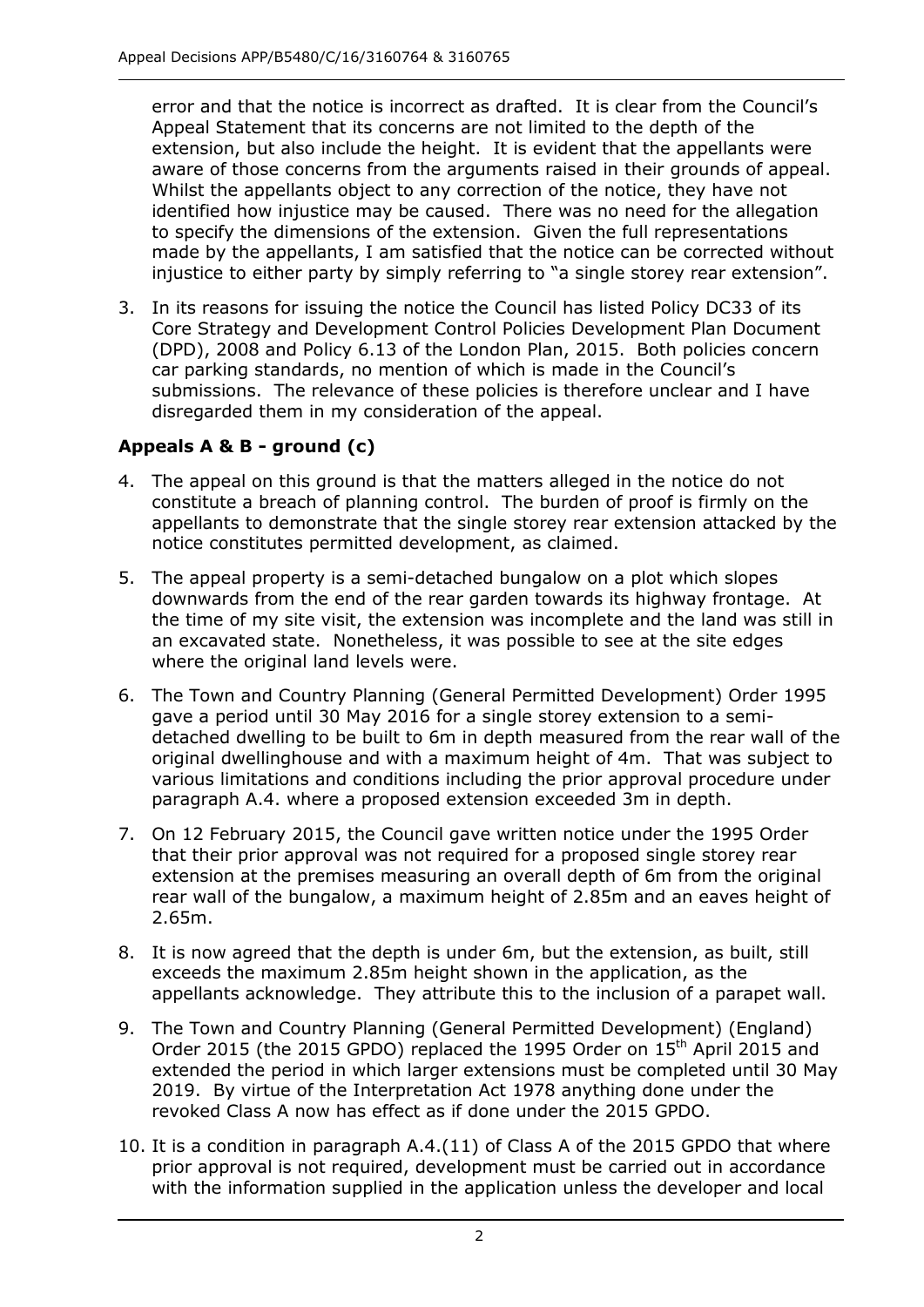planning authority agree otherwise. There was no agreement between the parties for a deviation in the scheme. Given the difference in height, the condition was not met and the built development is not that originally applied for and confirmed as permitted development by the Council.

- permission on 8 June 2016. No appeal was lodged against that decision. built extension meets all criteria of Class A under what is now the 2015 GPDO. 11. A retrospective planning application for the extension was refused planning Notwithstanding that retrospective application, the appellants argue that the
- 12. Even if the extension does meet the current size criteria within Class A, the fact remains that an application under the prior approval procedure was not submitted for this particular extension before development began as required by paragraph A.4.(2) of the 2015 GPDO. Had an application been made for the size of extension now built, there could have been neighbouring objections triggering the need for prior approval on the impact of the development on the amenity of adjoining premises. Approval may not have been given.
- 13. Reliance cannot be placed on the prior notification for a smaller and thus different extension. The extension does not meet all the criteria of the 2015 GPDO without compliance with the requirements in paragraph A.4.(2) and therefore cannot benefit from permitted development rights under Class A.
- 14. I find as a matter of fact that the single storey rear extension has been built in breach of planning control. The ground (c) appeals fail.

# **Appeal A only - ground (a) and the deemed planning application**

## *Main Issues*

15. The main issues are the effect of the extension on:-

- the character and appearance of the surrounding area;
- the living conditions of the neighbouring occupiers with particular reference to outlook; and
- whether any harm is outweighed by other considerations.

## *Reasons*

## *Character and appearance*

- 16. The appeal property is a modest semi-detached bungalow with hipped roof located in a road composed of similar dwellings. It is paired with No 40.
- 17. The parapet wall gives the appearance of a flat roofed structure. Once the land levels are reinstated, the extension will not look as high as it does at present. However, the parapet wall will still project above eaves height of the bungalow. This disparity is readily apparent in views of the side elevation from the highway. Apart from being disharmonious, the additional height of the parapet wall increases the overall sense of scale to a level where it appears excessive against the host dwelling.
- against the host dwelling.<br>18. At almost 6m, the extension exceeds the maximum 4m depth for a rear extension to a semi-detached property contained within the Council's Residential Extensions and Alterations Supplementary Planning Document (SPD), 2011. As a guide given as a general rule, the 4m figure is not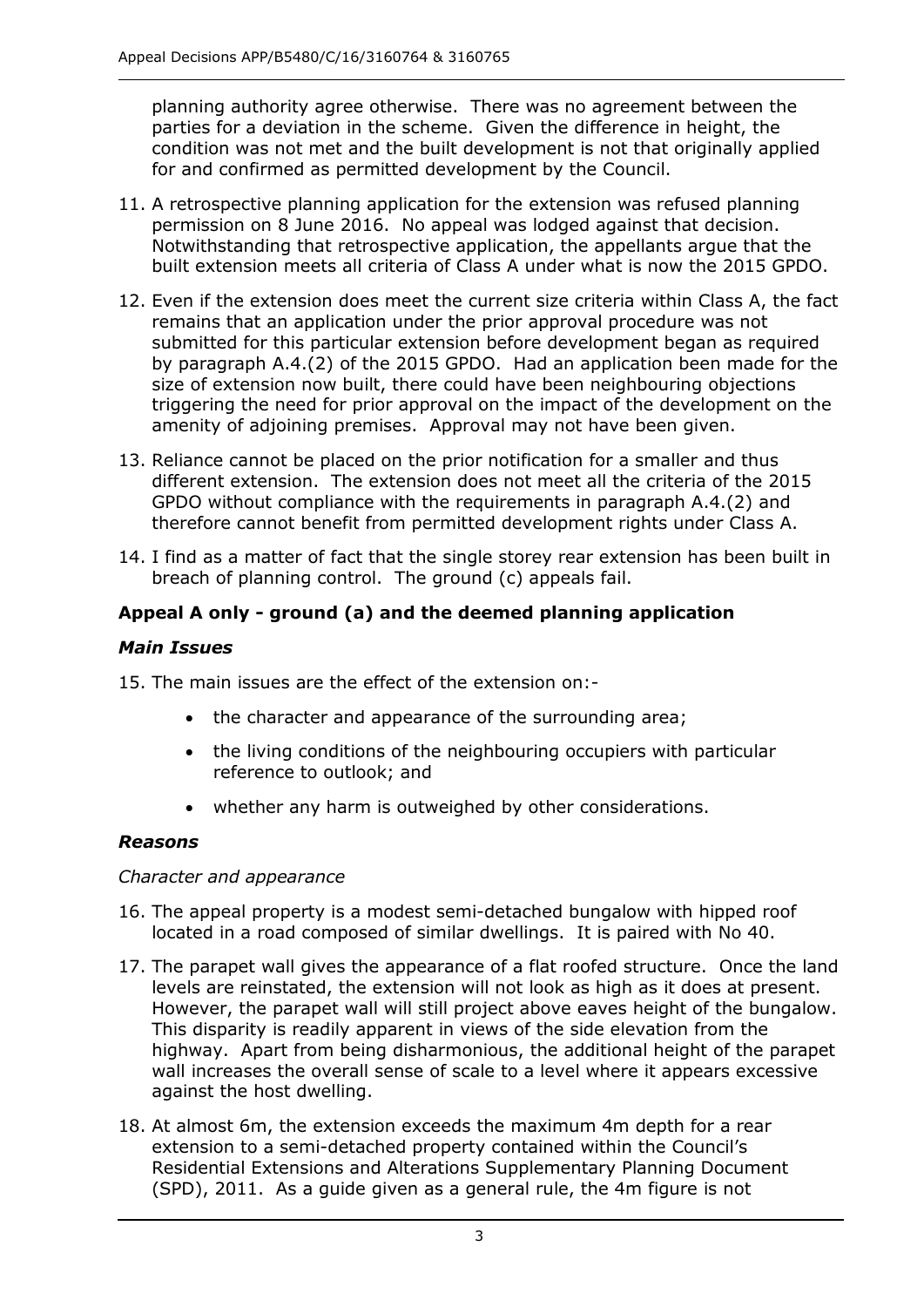prescriptive, but it is intended to ensure that an extension is subordinate to the original dwelling. The circumstances as a whole need to be considered.

- 19. The extension spans the width of the bungalow. The combination of width, height and depth cause the extension to appear unduly bulky exacerbated by the large expanse of unbroken wall to the side elevations. No others of comparable size and scale have been drawn to my attention. Indeed, the extension at No 40 is identified as half the depth of that at the appeal site.
- 20. Whilst acknowledging that the appearance would likely be improved if the exterior were fully finished, I nevertheless find the extension to have a significant adverse effect on its surroundings due to its height, scale and mass. This is contrary to DPD Policy DC61 and Policies 7.4 and 7.6 of the London Plan all of which seek high quality development which responds to local character along with the SPD. There is also conflict with paragraphs 17 and 56 of the National Planning Policy Framework insofar as they promote high quality design.

## *Living conditions*

- 21. I have approached the issue of outlook from the viewpoint of whether there is an overbearing development rather than in the sense of the loss of a view.
- 22. The extension is built up to the shared boundary with No 40. The SPD recommends that any part of a rear extension greater in depth than 4m should be set in by a 45 degree angle to ensure a reasonable level of amenity is afforded to neighbouring properties. As No 40 has itself been extended, the development at the appeal site does not extend 4m past its rear elevation to indicate that a set in would be necessary. Nonetheless, the degree of projection beyond the depth of No 40 is still some 3.6m and given its height, the extension protrudes significantly above the high boundary fence.
- 23. There are patio style doors at No 40 very close to the boundary. Other windows are also quite near. In views from the patio doors in particular the presence of such a high wall in close proximity will invariably have an enclosing effect for occupiers. Further, the long expanse of this high solid wall extending along the boundary is also likely to be oppressive for neighbours using their patio area which is located immediately in front of the patio doors.
- 24. The extension is set in from the other side boundary with No 36. The gap property, but does not overcome all harm on outlook. There are two windows at No 36 directly facing the side elevation of the extension. Bearing in mind the height of the extension, a long stretch of wall extending around 6m close to the boundary will cause occupiers to experience an overbearing effect to some degree in views from those closest rooms. between the buildings lessens the visual impact from this neighbouring
- 25. Therefore, I find that there is an adverse effect on the living conditions of neighbouring occupiers with reference to outlook. Although DPD Policy 61 does not refer to outlook among its list of effects on neighbouring properties, there is conflict with national policy and the provision within paragraph 17 of the Framework which seeks a good standard of amenity for all existing and future occupants of land and buildings.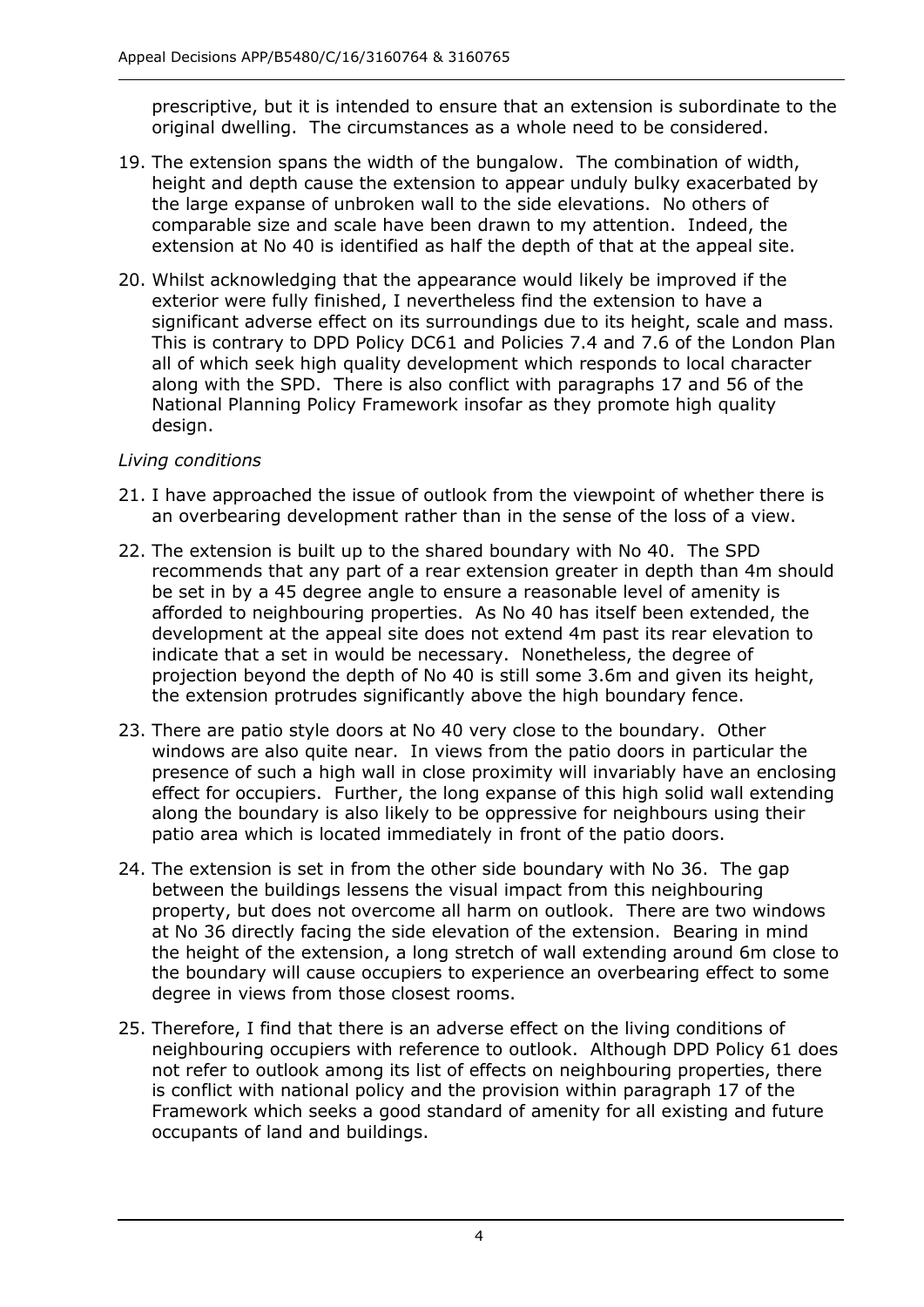#### *Other considerations*

- 26. The appellant argues that there is 'fallback' position, namely the construction of an extension to the specification set out in the prior notification. To support that stance the appellant quotes *Brentwood Borough Council v SSE and Gray<sup>1</sup>* as authority that a decision must have regard to the appellants ability to implement a fallback planning permission.
- 27. Here, the fallback position would only be available once the unauthorised extension is demolished. It is suggested that the appellants would still need an extension and so would take that approach, if necessary. I have no substantive evidence to indicate that there is a real prospect that they would and cost of such an exercise involving an extension that is largely complete. demolish and reconstruct the authorised extension particularly given the scope
- 28. In any event, the fallback position is not a compelling argument when the extension proposed originally was not similar but lower at 2.85m maximum height. In context, this is not a slight difference, but one that reflects notably in terms of visual impact and compatibility with the host bungalow along with less impact on neighbouring outlook. Thus, the fallback position does not offer a similar or worse outcome, but one that would not be as harmful. As such, it does not afford a credible fallback position that would warrant the grant of planning permission on the deemed planning application.

 *Conclusion on ground (a) and the deemed planning application* 

 29. For the reasons given above, and having had regard to all other matters raised, I conclude that the appeal on ground (a) and the application for deemed planning permission should fail.

## **Appeal A & B - ground (f)**

- 30. The ground of appeal is that the steps required by the notice to be taken are excessive. The appellants consider it excessive for the notice to require a provides for a single storey extension of 4m. removal or reduction in depth of the extension to 3m when the Council's SPD
- 31. As set out above, the 4m depth identified in the SPD is given as a general rule. proposed rear extension will depend on a number of site-specific considerations. These include matters such as the size of the dwelling and its proximity to neighbouring dwellings. It is not prescriptive and the SPD makes clear that the acceptable depth of any
- 32. The Council has given the option to reduce the extension to 3m in depth being the permitted development limit under Class A.1.(f) of the 2015 GPDO without compliance with the prior approval procedure.
- compliance with the prior approval procedure. 33. The appellants cite *Tapecrown v FSS & Vale of White Horse DC<sup>2</sup>*in which it was held that an Inspector has wide powers to decide whether there is any solution, short of a complete remedy of the breach, which is acceptable in planning and amenity terms. The enforcement procedure is intended to be remedial not overcome the planning difficulties with less cost and disruption, the Inspector punitive. Where it appears that there is an 'obvious alternative' which would

j

 $^{1}$  [1996] JPL 939

<sup>[2006]</sup> EWCA Civ 1744